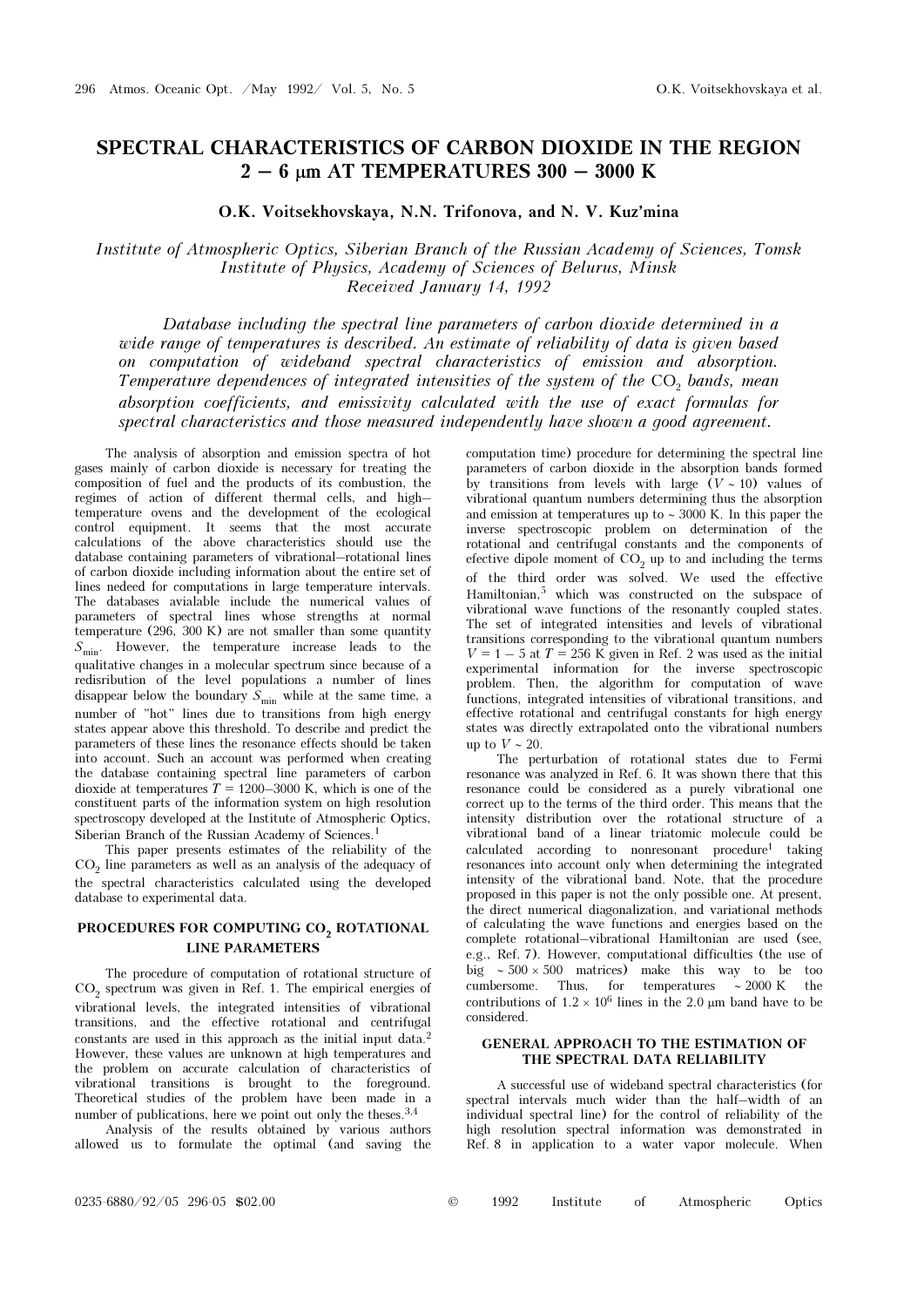preparing the paper8 it appeared advisible to pay attention to a certain order of operations (beginning with general characteristics and passing to the more specific data):

1. To compare the temperature dependence of the sum of intensities of individual vibrational transitions for a given system of vibrational–rotational bands with the corresponding experimental dependence. It is the most rapid and simple way to make such estimates since for each sequence of vibrational– rotational bands it is necessary to calculate only one temperature dependence. Such an intercomparison enables one to find the upper boundary, which is rather strict, of the temperature interval where the database is adequate.

2. To compare the calculated absorption coefficients averaged over wide spectral intervals with corresponding experimental values in the entire temperature range under consideration. However, it should be taken into account that some additional errors are introduced into the absorption coefficients and integrated intensity data when processing the experimental data. The analysis of sources of such errors was given in Ref. 8.

3. To compare the calculated and measured spectra of the emissivity  $\varepsilon_v$  and the transmission function  $\tau_v$  of homogeneous gas layers. This stage is most difficult since the spectral characteristics should be calculated not only for a set of temperatures but also for a wide set of absorbing masses. The absorption and emission spectra provide the most reliable experimental information and, in addition, at this last stage the temperature and pressure dependences of spectral line half–widths used in calculations are verified.

In what follows, the results of the analysis of reliability of the calculated spectral characteristics are given.

#### TEMPERATURE DEPENDENCES OF INTEGRATED INTENSITIES OF A SEQUENCE OF VIBRATIONAL BANDS

Three systems of the  $CO<sub>2</sub>$  absorption bands, which are produced by transitions with definite differences of vibrational quantum numbers fall within the spectral region  $2 - 6 \mu m$  (see Table I).

The temperature dependences calculated in this paper for the three band systems are shown in Fig. 1 by dashed lines. The results of a number of independent measurements<sup>10–21</sup> are denoted in Fig. 1 by different signs.

TABLE I. The  $CO<sub>2</sub>$  absorption bands in the spectral *region*  $2 - 6 \mu m$ .

| System of bands, $\mu$ m $\Delta V$ , |  |  |
|---------------------------------------|--|--|
|                                       |  |  |
|                                       |  |  |
|                                       |  |  |
|                                       |  |  |
|                                       |  |  |

The important advantage of the consnructed high temperature database on the  $CO<sub>2</sub>$  line parameters is the account for the Fermi and Darling–Dennison resonances. However, the data presented in the figures show that the resonances contribute only to the spectral dependence, whereas within the band system the compensation of resonance effects takes place if an integrated total intensity is determined. This fact was noted earlier and the calculations<sup>9</sup> made as long ago as 1966 using the harmonic oscillator approximation quite well agreed to the corresponding experimental data. It should be kept in mind, however, that since the wave functions of the  $CO<sub>2</sub>$  vibrational states were constructed by an extrapolation

over the vibrational quantum numbers, one should necessarily be sure that there are no disagreements to the experiment, what is well illustrated by Fig. 1.



FIG. 1. Temperature dependences of integrated intensities of the CO<sub>2</sub> band sequences. a)  $4.3 \mu m$ , b)  $2.7 \mu m$ , and c)  $2 \mu m$ ; dashed line denotes our calculation. Experimental results:  $\blacksquare - \text{Ref. 2}$ – Ref. 10,  $*$  – Refs. 11 and 12,  $\diamond$  – Refs. 13

and 14,  $\odot$  – Refs. 15 and 16;  $\blacktriangledown$  – Ref. 17,  $\blacklozenge$  – Ref. 18,

 $\bullet$  – Ref. 19,  $\nabla$  – Ref. 20, and  $\nabla$  – Ref. 21.

## ANALYSIS OF SPECTRAL DEPENDENCES OF THE CO<sub>2</sub> ABSORPTION COEFFICIENT AT HIGH TEMPERATURES

Systematic errors in characteristics of individual vibrational–rotational lines are normally revealed in calculations of the absorption coefficients averaged over fairly wide spectral intervals. As in the previous paper<sup>8</sup> we use for calculations the approximate relation

$$
K_{\mathbf{v}} = \sum_{\mathbf{i}=0}^{\mathbf{N}} S_{\mathbf{i}} / \Delta \mathbf{v},\tag{1}
$$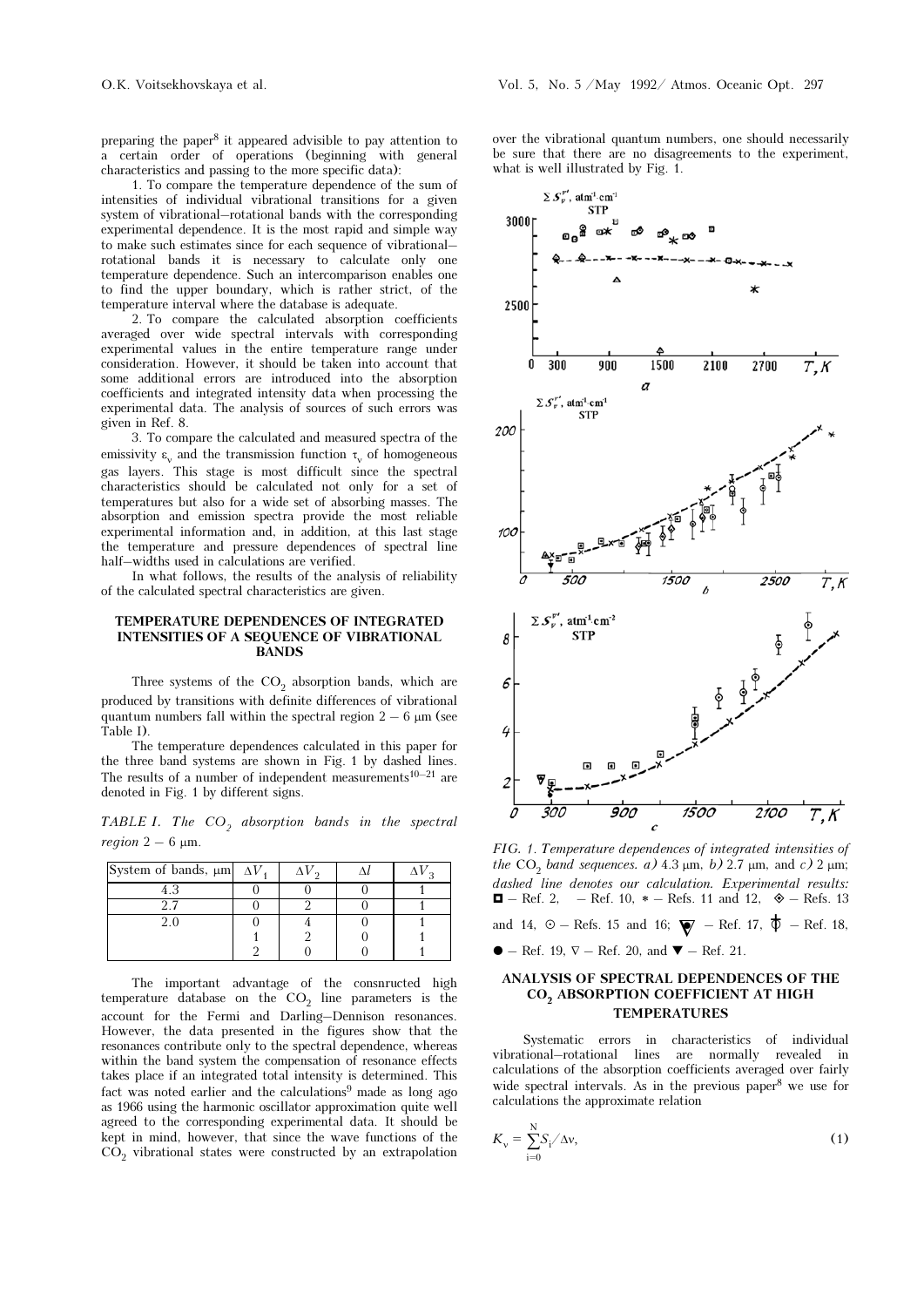where  $S_i$  is the intensity of an individual line and N is the number of lines within a chosen spectral interval Δν. In the transmission windows, that is, in the spectral regions between the groups of absorption bands, relation  $(1)$  obviously underestimates the absorption because the effect of line wings is not taken into account in this approach.

Considerable spread should be noted in numerical data on spectral characteristics given by the authors of experimental studies of the  $\mathrm{CO}_2$  spectra at high temperatures. This is caused by unavoidable errors connected with photometry, determination of concentrations in a gas mixture, determination of the thickness and homogeneity of the absorbing layer, the control of thermodynamic conditions, and the correct account for the instrumental function.

We have compared our calculations only with those experimental data that were obtained at  $T > 1200$  K, because, according to our estimates, at lower temperatures the main contributions to the absorption come from the lines being well investigated at room temperatures. This circumstance allowed us to essentially shorten the set of necessary experimental data on the  $\mathrm{CO}_2$  absorption coefficients.  $^{22-26}$ 

In their study Berman et al. $^{22}$  used the approximation of the optically thin layer for determining the absorption coefficient within the 4.3 μm band from the measurements of spectral density of the brightness of a gas flow at the output of a plasmatronic installation:  $ε = K_y U$ , where U is the emitting mass of  $CO<sub>2</sub>$ . In our calculations for this case the averaging was performed over the interval of 16 cm–1 that is equal to the width of the instrumental function.<sup>22</sup> Figure 2 shows a satisfactory agreement between the present results and the experimental data22 at temperatures of 2600 K and 1650 K.

Some results of extensive experimental studies of light absorption by pure  $CO<sub>2</sub>$  and in mixtures with other gases were given in Refs. 26 and 27. Figure 3 shows the values of the averaged absorption coefficients. The agreement between our calculations and independent experimental data should be noted for 2.7 μm absorption band, as an example.



FIG. 2. Spectral dependence of the  $CO<sub>2</sub>$  absorption coefficient within the 4.3 μm band; 1) experimental data from Ref. 22 and 2) our calculations; a)  $T = 1650$  K and b)  $T = 2600$  K.



FIG. 3. Spectral dependence of the  $CO<sub>2</sub>$  absorption coefficient within the 2.7  $\mu$ m band; 1) experimental data<br>from Refs. 26 and 27 and 2) our calculations; from Refs. 26 and  $27$  and a)  $T = 1500$  K and b)  $T = 2500$  K.

## CHARACTERISTICS OF THE CO<sub>2</sub> EMISSION AT HIGH TEMPERATURES

The emission intensity of a gas was calculated by the formula

$$
J(\Delta v, T) = \int_{v1}^{v2} B(v, T) \cdot \varepsilon(v, T) dv,
$$

where  $B(y, T)$  is the Planck function,  $\varepsilon(y, T) = 1 - \exp x$  $\times$  [– $K_v(v, T)$ ·*U*] is the spectral emissivity of a gas. In the case of thermodynamic equilibrium  $\varepsilon(y, T)$  is equivalent to the absorption function of a molecular medium. It is important, when calculating the emissivity characteristics, to take the value of optical depth to be close to the experimental one. Thus, for example, Copalle and Vernisch<sup>24</sup> measured the  $CO<sub>2</sub>$ concentration using a gas chromotography technique whereas the emissivity characteristics were measured at the temperature of 2900 K, what, naturally, excluded the use of chromotography to measure  $CO<sub>2</sub>$  concentrations at such a high temperature. For this reason it remains unclear, how the thermal molecular dissociation has been accounted for. Since the relative velocity of colliding molecules increases with temperature, the probability of transfer of large quanta, capable of initiating the dissociation, also increases. In calculations we used the values of dissociation coefficients for a  $CO<sub>2</sub>$  molecule (the ratio of the number of dissociated molecules to their total number) taken from Ref. 28 (see the temperature dependence in Fig. 4). Then it follows that at T ∼ 3000 K almost every other molecule is dissociated. Therefore, when calculating the  $CO<sub>2</sub>$  emissivity under conditions given in Ref. 24 we multiplied the given value of optical depth by the dissociation coefficient. As a result a satisfactory agreement was achieved (see Fig. 5) with the experimental spectral emissivity. The calculated values of spectral density of the brightness also agreed with the experimental one quite well.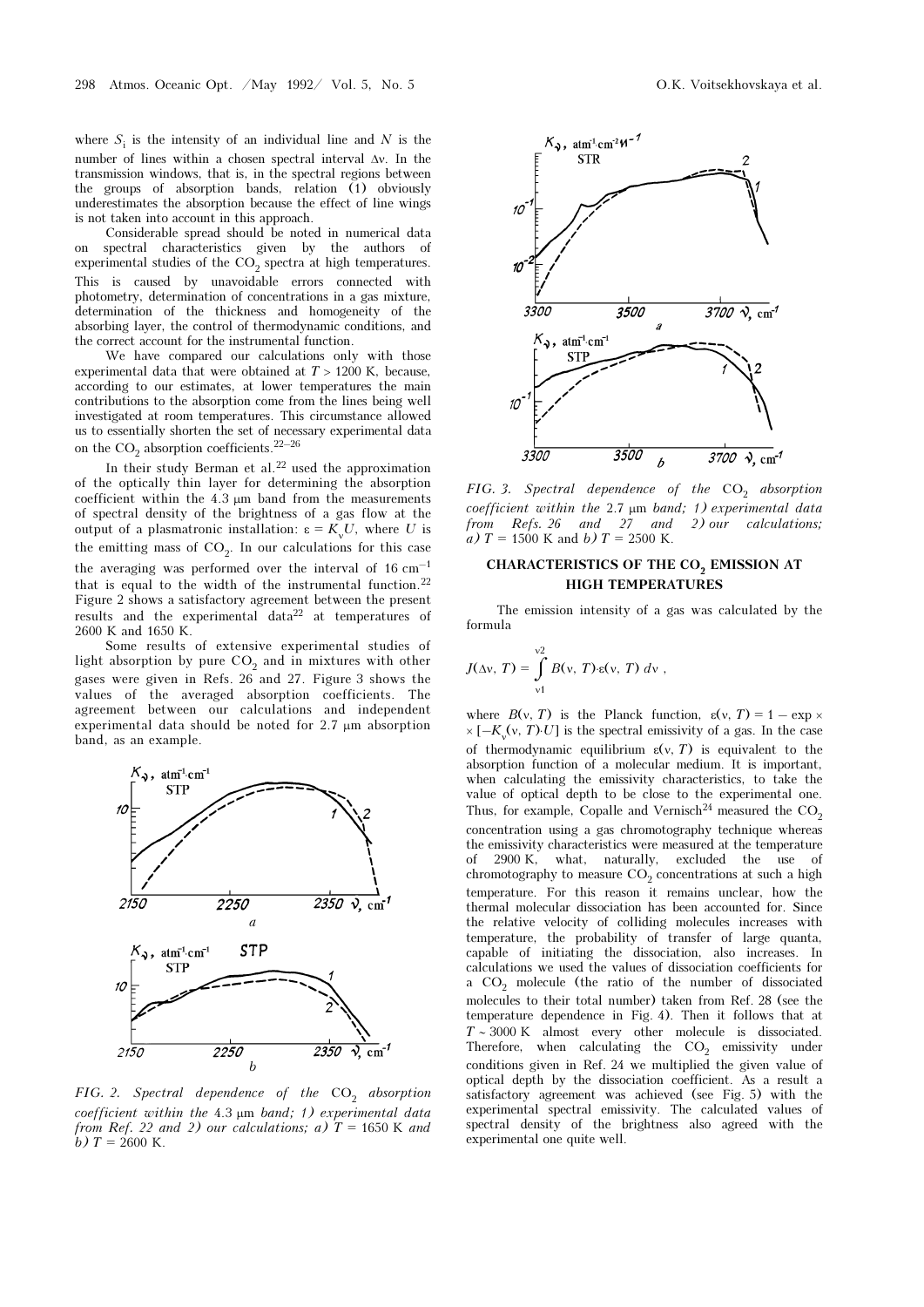

FIG. 4. Temperature dependence of the  $CO<sub>2</sub>$  dissociation coefficient.



FIG. 5. Emissivity of gas layers with thickness of 2, 6.8, and 21.2 cm at the CO<sub>2</sub> concentration of 0.25 at  $T = 290^{\circ}$  K. 1) Experimenal data from Ref. 24 and 2) our calculations.



FIG. 6. Spectral density of the CO<sub>2</sub> brightness at  $T = 1200$  K; 1) experiment of Ref. 25 and 2) our calculation. a) The  $2.7 \mu m$  band and the 3 atm⋅cm optical depth and b) The 4.3 μm band and the 0.6 atm⋅cm optical depth.

#### **CONCLUSIONS**

The primary purpose of this paper was to verify the adequacy of an independent theoretical description of the  $CO<sub>2</sub>$ spectrum at the temperature  $T > 1200$  K to the experimental results. We did not consider the questions connected with the computational procedures of spectral characteristics of the CO<sub>2</sub> gas at high temperature. Nevertheless, the obtained sets of spectral line parameters can be used to develop different kinds of computational procedures.

#### REFERENCES

1. O.K. Voiitsekhovskaya, A.V. Rozina, and N.N. Trifonova, Information System on High Resolution Spectroscopy (Nauka, Novosibirsk, 1988), 150 pp.

2. L.S. Rothman, Appl. Opt. 25, No. 11, 1795–1896 (1986).

3. V.M. Osipov, "Theoretical study of the  $CO<sub>2</sub> IR spectrum$ at high pressures and temperatures", Author's Abstract of Cand. Phys.–Math. Sci. Dissert., State University, Leningrad (1971), 18 pp.

4. I.Ph. Golovnev, "Radiative characteristics of carbon dioxide", Author's Abstract of Cand. Phys.-Math. Sci. Dissert., Institute of Theoretical and Applied Mechanics, Siberian Branch of the Russian Academy of Sciences, Novosibirsk, (1981), 18pp.

5. I. Suzuki, J. Mol. Spectrosc. 25, No 4, 479–500 (1968).

6. O.K. Voitsekhovskaya, Yu.S. Makushkin, and O.N. Sulakshina, in: Spectroscopy of Atmospheric Gases (Nauka, Novosibirsk, 1982), pp. 16–34.

7. R.B. Wattson and L.S. Rothman, J. Mol. Spectrosc. 119, No. 1, 83–100 (1986).

8. O.K. Voitsekhovskaya, N.N. Kuz'mina, and N.N. Trifonova, Atm. Opt. 3, No. 5, 443–450 (1990).

9. J.C. Breeze, C.C. Ferriso, C.B. Ludwig, and W. Malkmus, J. Chem. Phys. 42, No. 1, 402–406 (1965).

10. N.I. Moskalenko, Yu.A. Il'in, N.K. Pokotilo, et al., Zh. Prikl. Spektrosk. 34, No. 3, 475–480 (1981).

11. A.M. Berman, V.N. Vasil'ev, A.A. Tyuftin, and Yu.V. Denisov, in: Abstracts of Reports at the Third All– Union Conference of Young Scientists "Theoretical and Applied Optics", S.I. Vavilov State Optical Institute, Leningrad  $(1988)$ .

12. A.M. Berman, A.Ph. Kuzin, et al., in: Tr. Mosk. Energ. Inst. Ser. Prikl. Fiz. Opt., No. 177, 112 (1988).

13. C.C. Ferriso, J. Chem. Phys. 37, No. 9, 1955–1961 (1962).

14. C.C. Ferriso and C.B. Ludwig, J. Opt. Soc. Amer. 54, No. 5, 657–662 (1964).

15. J.C. Breeze and C.C. Ferriso, J. Chem. Phys. 39, 2619 (1963).

16. J.C. Breeze and C.C. Ferriso, J. Chem. Phys. 40, No. 5, 1276–1282 (1964).

17. M. Fukabori, T. Nakazawa, and M. Tanaka, J. Quant. Spectrosc. Radiat. Transfer 36, 265–170 (1986).

18. M. Hirono, J. Phys. Soc. Japan 55, No. 11, 3825–3830 (1986).

19. K.P. Vasilevskii, L.E. Danilochkin, and V.A. Kazbanov, Opt. Spektrosk. 33, No. 5, 871–875 (1975).

20. D.F. Eggers and B.L. Crawford, J. Chem. Phys. 19, 1554 (1951).

21. D. Weber, R.L. Holm, and S.S. Ponner, J. Chem. Phys. 20, 1820 (1952).

22. A.M. Berman, A.Ph. Kuzin, V.A. Makarov, et al., in: Tr. Mosk. Energ. Inst. Ser. Prikl. Fiz. Opt., No. 223, 32–37 (1989).

23. D.K. Edwards, J. Opt. Soc. Amer. 50, No. 6, 617–625 (1960).